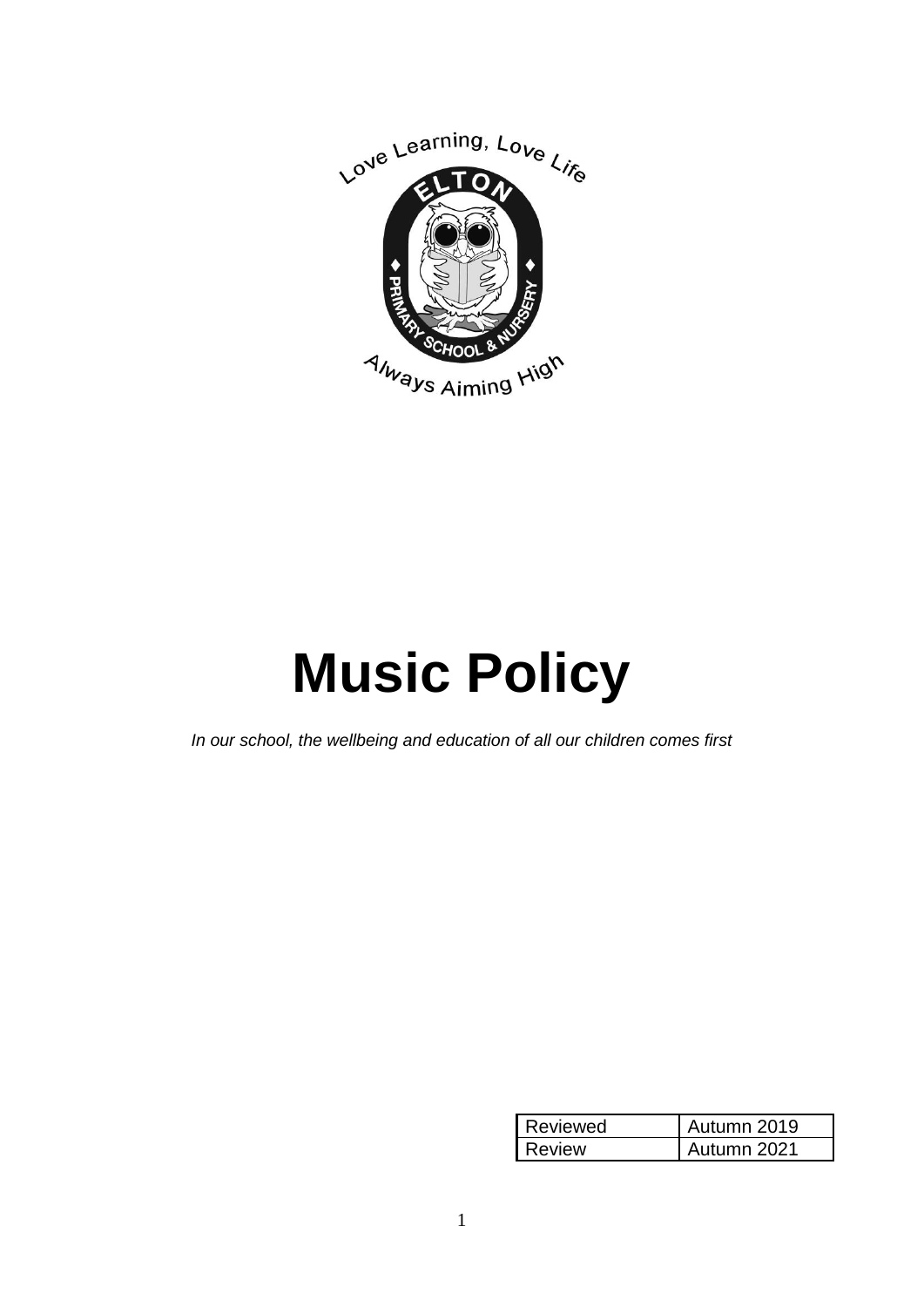# **STATEMENT OF PHILOSOPHY**

The whole staff and governing body at Elton Primary School value music immensely for its life enriching qualities. We aim to give children an abundance of experiences in performing, composing, listening and appraising and to pursue those aspects of music which enhance the quality of their lives.

# **Aims:**

- We aim to provide opportunities for each child to enjoy music performing, composing, listening, appraising.
- We realise the need to start from where the children are and aim to provide a progression in learning so that their skills are developed and extended.
- We aim to provide opportunities for children to listen to and reflect on music in discussion, art, movement and writing.

# **Performing skills:**

Children will be taught to sing a wide ranging variety of songs and to use their voices expressively. They should have the opportunity to play tuned and un-tuned instruments with increasing control and should rehearse and perform with others, with an awareness of audience.

# **Composing skills:**

Children will create Musical patterns and will be shown how to explore, select and organise musical ideas, recording these in a variety of ways, (e.g.: pictorial score, by means of a digital recorder, tape recorder or video or using notation).

# **Appraising skills:**

Children will be given the opportunity to explore and explain their own ideas and feelings about Music, using Music, dance, expressive language and Musical vocabulary. They will analyse and compare sounds and will become confident at suggesting improvements for their own work and that of others.

# **Listening and applying knowledge and understanding:**

Children should be able to listen with concentration and to internalise and recall sounds with increasing aural memory. They will develop a growing awareness of the eight Musical elements; pitch, duration, pace, dynamics, texture, timbre, form, silence. They will learn that time and place can influence the way Music is created, performed and heard, that Music is produced in different ways and is described through invented and standard notations.

# **Approach:**

· Music should be taught throughout the school, establishing cross curricular links where possible, e.g.: Themed/Creative Curriculum, Literacy, Early Years, Maths, Physical and Creative development.

· As well as Music lessons in class, whole school singing sessions take place weekly for all Key Stages and are led by the Music co-ordinator.

· Pupils are given the opportunity to listen to a range of Music at the beginning and end of our Assemblies and songs are sung during some of our assemblies.

· There is a school choir that rehearses weekly and takes part in productions, assemblies and for concerts both within and outside of the school community.

· The Head teacher leads regular whole school assemblies which include song learning and Music appreciation.